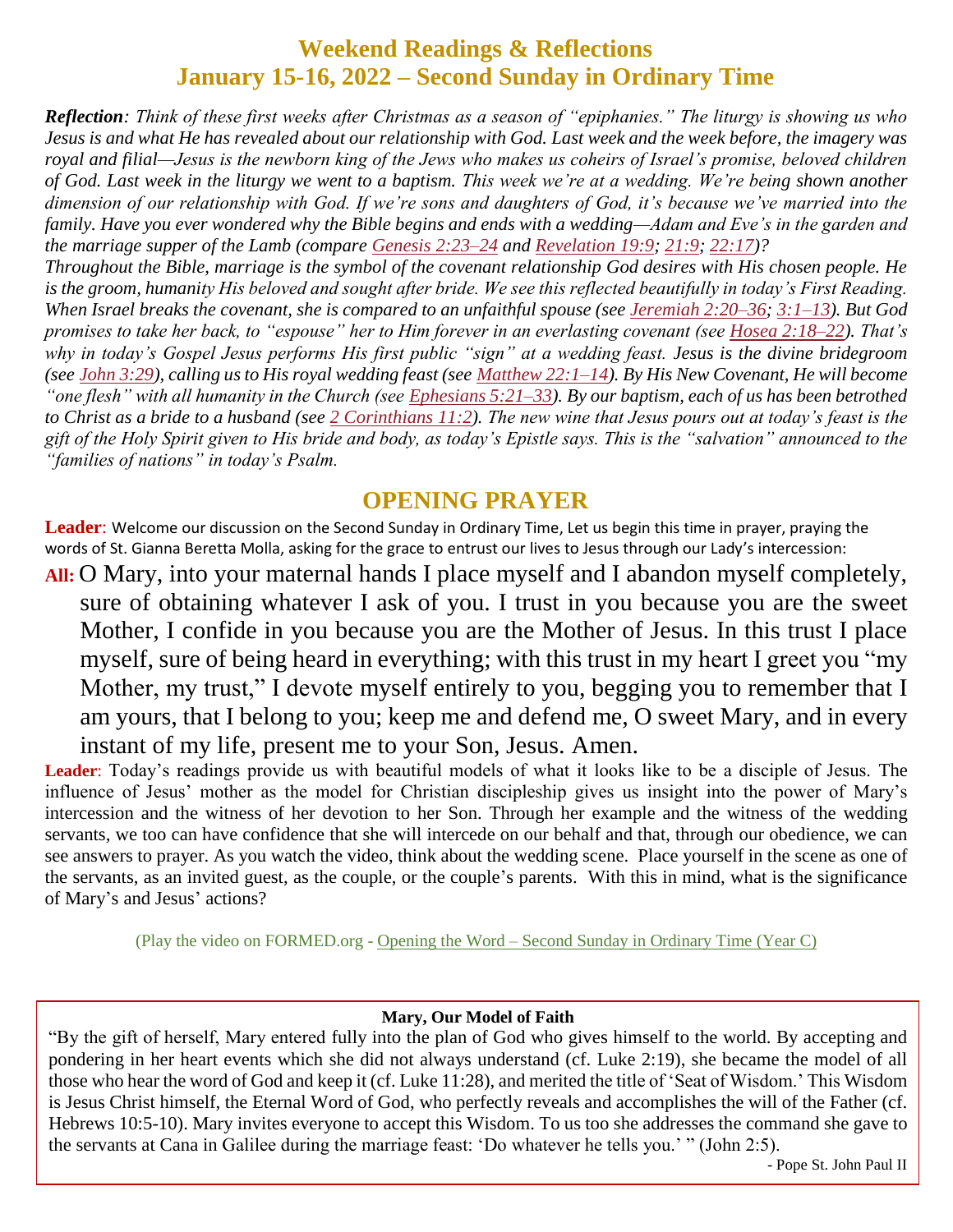#### **FIRST READING** ~ Isaiah 62:1-5 ~

For Zion's sake I will not be silent, for Jerusalem's sake I will not be quiet, until her vindication shines forth like the dawn and her victory like a burning torch. Nations shall behold your vindication, and all the kings your glory; you shall be called by a new name pronounced by the mouth of the LORD. You shall be a glorious crown in the hand of the LORD, a royal diadem held by your God. No more shall people call you "Forsaken, "or your land "Desolate, "but you shall be called "My Delight, "and your land "Espoused." For the LORD delights in you and makes your land his spouse. As a young

man marries a virgin, your Builder shall marry you; and as a bridegroom rejoices in his bride so shall your God rejoice in you.

*This Sunday marks the beginning of 'Ordinary' Time. The season of Christmas has ended. Isaiah is among the group of Jewish exiles who return to Jerusalem (Zion). They see a city in ruins. Some wish to return to Babylon. Isaiah sees in hope and envisions a city shining beautifully 'like a burning torch'. When some think 'Forsaken' Isaiah thinks 'My delight'. When some see 'desolate' Isaiah sees 'Married'.* 

 *As you look at Yourself, the Church and the World, what do you see? How do you think God sees you, the Church, the world? Do you need to move from self-condemning thoughts to rejoicing thoughts? Imagine God wanting to dance and rejoice with you as if in a marriage dance. What are your feeling?*

### **SECOND READING** ~ 1 Corinthians 12:4-11 ~

Brothers and sisters: There are different kinds of spiritual gifts but the same Spirit; there are different forms of service but the same Lord; there are different workings but the same God who produces all of them in everyone. To each individual the manifestation of the Spirit is given for some benefit.

To one is given through the Spirit the expression of wisdom; to another, the expression of knowledge according to the same Spirit; to another, faith by the same Spirit; to another, gifts of healing by the one Spirit; to another, mighty deeds; to another, prophecy; to another, discernment of spirits; to another, varieties of tongues; to another, interpretation of tongues. But one and the same Spirit produces all of these, distributing them individually to each person as he wishes.

*St Paul is concerned about people in the Corinthian community who consider only Christians who have the gift of tongues have great spiritual powers. Self righteous people have hurt others in the community. St Paul wants to heal the community and remind people there are many gifts (and he places tongues last!).* 

 *What gifts have you noticed within you? In others? What area of need in the Church matches your passion, energy and gifts?*

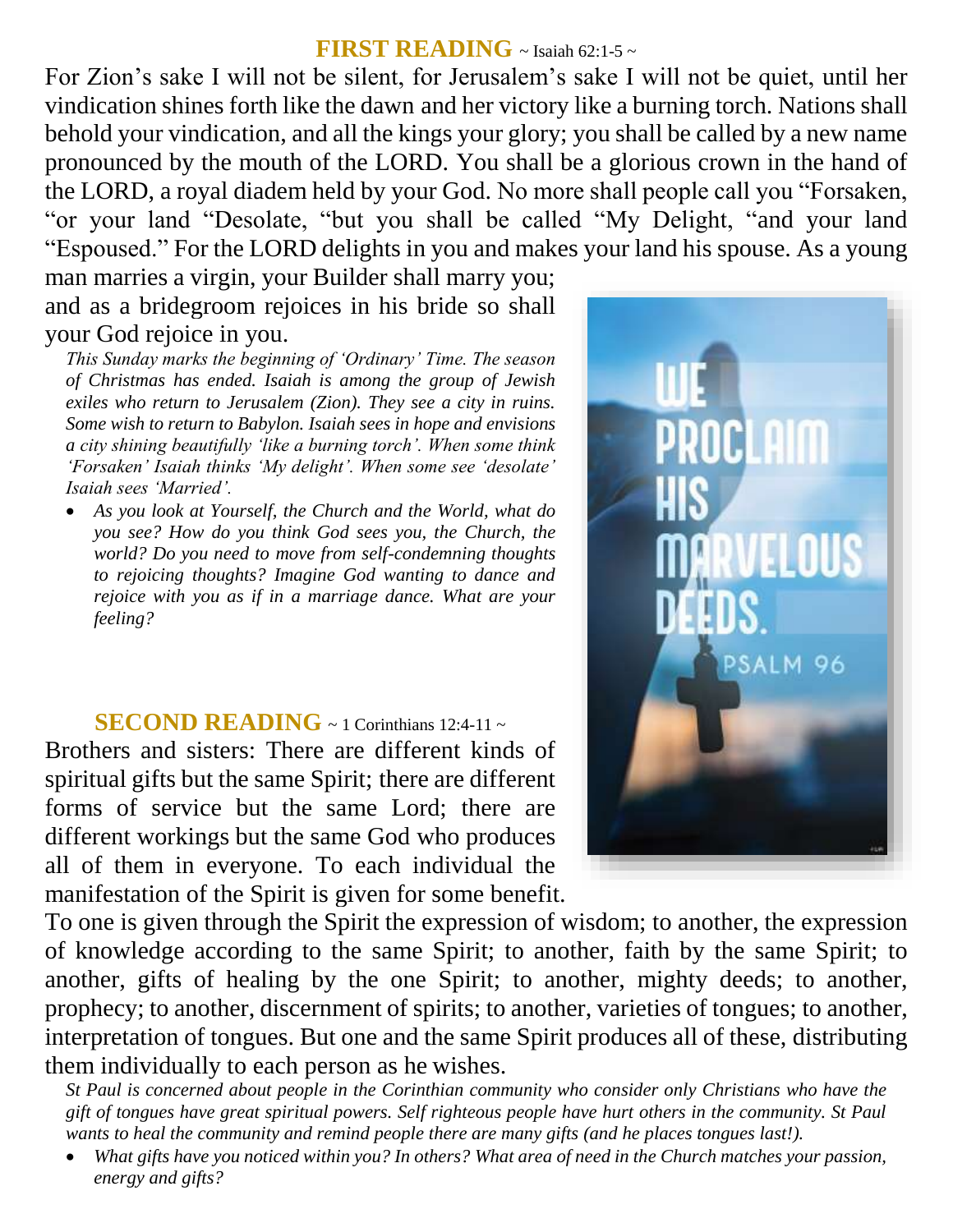#### **GOSPEL** ~ John 2:1-11 <sup>~</sup>

There was a wedding at Cana in Galilee, and the mother of Jesus was there. Jesus and his disciples were also invited to the wedding. When the wine ran short, the mother of Jesus said to him, "They have no wine." And Jesus said to her, "Woman, how does your concern affect me? My hour has not yet come." His mother said to the servers, "Do whatever he tells you." Now there were six stone water jars there for Jewish ceremonial washings, each holding twenty to thirty gallons. Jesus told them, "Fill the jars with water." So they filled them to the brim. Then he told them, "Draw some out now and take it to the headwaiter." So they took it. And when the headwaiter tasted the water that had become wine, without knowing where it came from — although the servers who had drawn the water knew —, the headwaiter called the bridegroom and said to him, "Everyone serves good wine first, and then when people have drunk freely, an inferior one; but you have kept the good wine until now." Jesus did this as the beginning of his signs at Cana in Galilee and so revealed his glory, and his disciples began to believe in him.

*Mary was attentive to the ordinary needs of people around her. She noticed 'They have no wine' and had compassion for them. How attentive are you to the people around you? Mary invited Jesus to help.* 

 *Have you ever invited someone to do something and their response was 'I'm not quite ready'. It's not the right time. Mary encourages Jesus into public ministry – and doesn't get put off with his response! Jesus reminds her his 'hour' is something deeply personal between him and the Father. Have you reached a point in life when your 'hour' is near? Is it time to commit to a public witness of your faith? To ministry. Single life. Marriage. Religious life. Priesthood? Will you listen to the Father? Have you had a 'Mary' person ask* 

*and invite you into service? What was your response?*

*Huge water jars were used for purification and ritual cleansing. The servants were told by Mary to 'do whatever he tells you.' They were not asked to perform the miracle. They were simply asked to do what they knew how to do; but to do it when they did not understand why. They filled the jars to the brim. Their obedience and commitment to service allowed the miracle of superabundant wine to be revealed. When we serve God with what we know how to do even when it seems insignificant, God's abundant grace fills not only us with wonder but provides amazing grace for others.* 



 *Think of a time you were asked to go the extra mile and do something apparently simple, then saw God work in a special way for others? What was that like for you? For them?*

*The Jewish people had a prophecy that the Messiah would bring an abundance of great wine. Jesus' first public sign in the Gospel of John is to enter a marriage ceremony and replace water with the best wine ever tasted.* 

 *What do you think this reveals for the Church? For you? For John, a sign points to a deeper reality. What is the difference between water and wine? Water is life-giving and cleansing. Wine is fermented for celebration and joy. Is your spiritual journey more like water or wine?*